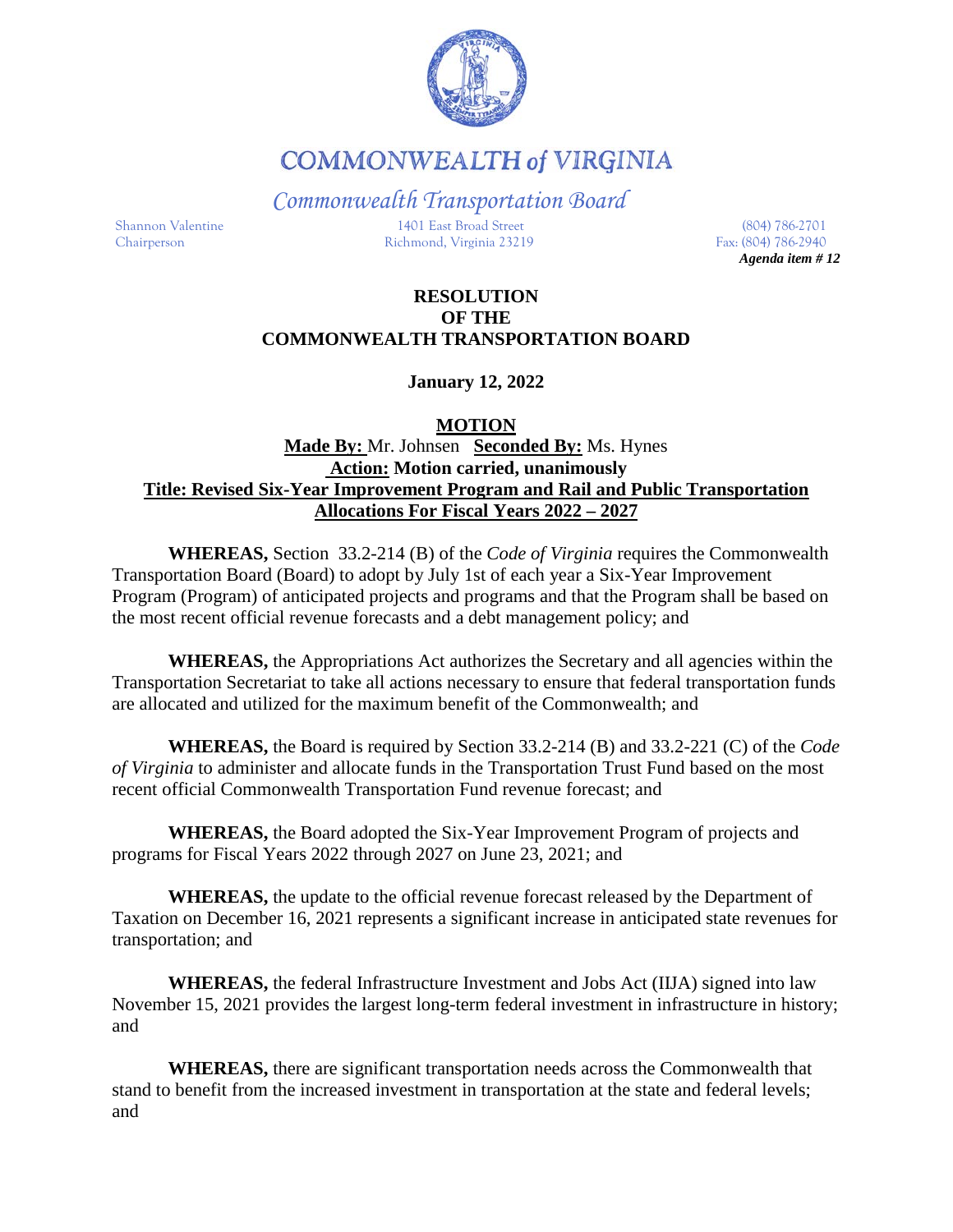Resolution of the Board Revised Six-Year Improvement Program and Rail and Public Transportation Allocations For Fiscal Years 2022 – 2027 January 12, 2022 Page Two

**WHEREAS,** the Revised Six-Year Improvement Program for Fiscal Years 2022 through 2027 accounts for and includes allocations to existing and new programs based on the revised official revenue forecast and IIJA; and

**WHEREAS,** it is the intent of the Board to apply the increase in state and federal allocations for existing programs according to the Board's existing project selection processes in the upcoming solicitation cycle for each program; and

**WHEREAS,** it is the intent of the Board to apply the increase in the Commonwealth Mass Transit Fund in accordance with Section 33.2-1526.1 of the *Code of Virginia,* addressing FY22 capital projects as prioritized through the MERIT process and operating assistance at an amount not to exceed 35% of agency operating expenses; and

**WHEREAS,** it is the intent of the Board to apply allocations for new programs to projects following development of required guidance, plans and policies; and

**WHEREAS,** it is the intent of the Board to allocate the first year of funds for Bridge Rehabilitation and Replacement, as eligible under IIJA, to facilitate work being staged for completion; and,

**NOW, THEREFORE, BE IT RESOLVED,** by the Commonwealth Transportation Board that the allocations of construction funds provided by Section 33.2-358, Maintenance and Operations funds, and Rail and Public Transportation funds in the Revised Six-Year Improvement Program for Fiscal Years 2022 through 2027 are approved.

**BE IT FURTHER RESOLVED,** by the Commonwealth Transportation Board that the revised Six-Year Improvement Program of projects and programs for Fiscal Years 2022 through 2027 for Interstate, Primary and Urban Highway Systems, and Rail and Public Transportation is approved.

**BE IT FURTHER RESOLVED,** by the Commonwealth Transportation Board that the Commissioner of Highways and the Director of the Department of Rail and Public Transportation are authorized to enter into agreements for respective programmed projects for Fiscal Year 2022 and prior within the Six-Year Improvement Program satisfactory to the Commissioner and the Director.

**BE IT FURTHER RESOLVED,** by the Commonwealth Transportation Board that the transfers of previous allocations necessary to maximize the use of federal transportation funds as reflected in the Revised Six-Year Improvement Program of projects and programs for Fiscal Years 2022 through 2027, are approved.

**BE IT FURTHER RESOLVED,** by the Commonwealth Transportation Board that the Commissioner and Director, or their designees, are granted the authority to make transfers of allocations programmed to projects in the approved Revised Six-Year Improvement Program of projects and programs for Fiscal Years 2022 through 2027 to release funds no longer needed for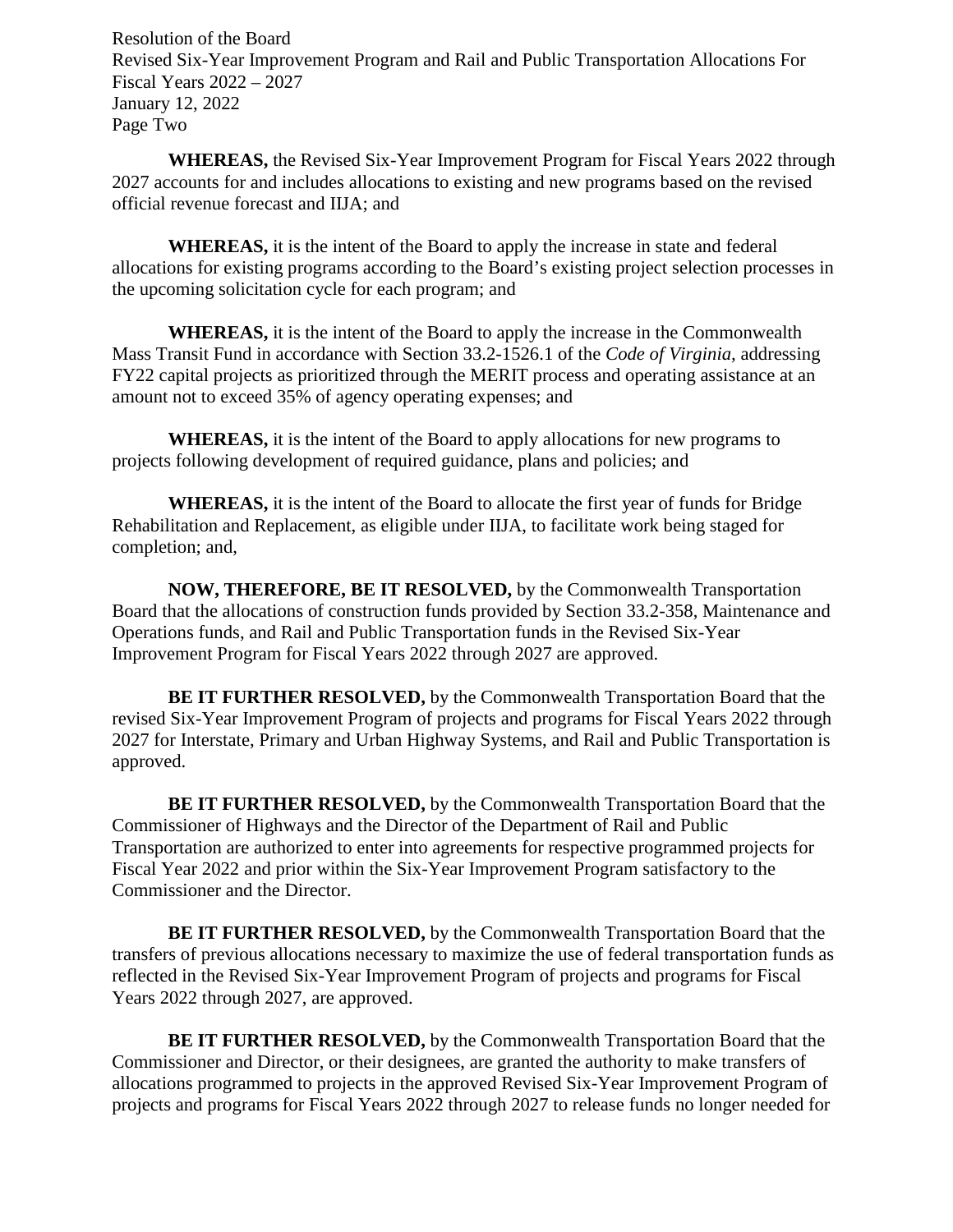Resolution of the Board Revised Six-Year Improvement Program and Rail and Public Transportation Allocations For Fiscal Years 2022 – 2027 January 12, 2022 Page Three

the delivery of the projects and to provide additional allocations to support the delivery of eligible projects in the Revised Six-Year Improvement Program of projects and programs for Fiscal Years 2022 through 2027 consistent with Commonwealth Transportation Board priorities for programming funds, federal/state eligibility requirements, and according to the following thresholds based on the recipient project:

| <b>Total Cost Estimate</b>  | <b>Threshold</b>                                     |
|-----------------------------|------------------------------------------------------|
| $<$ \$5 million             | up to a 20% increase in total allocations            |
| \$5 million to \$10 million | up to a \$1 million increase in total allocations    |
| $> $10$ million             | up to a 10% increase in total allocations up to a    |
|                             | maximum of \$5 million increase in total allocations |

**BE IT FURTHER RESOLVED,** that the Commissioner and Director shall notify the Board on a monthly basis should such transfers or allocations be made.

**BE IT FURTHER RESOLVED,** that if such request for transfer of allocation exceeds the thresholds established herein, the Commissioner and Director shall bring such request to the Board on a monthly basis for their approval prior to taking any action to record or award such action.

####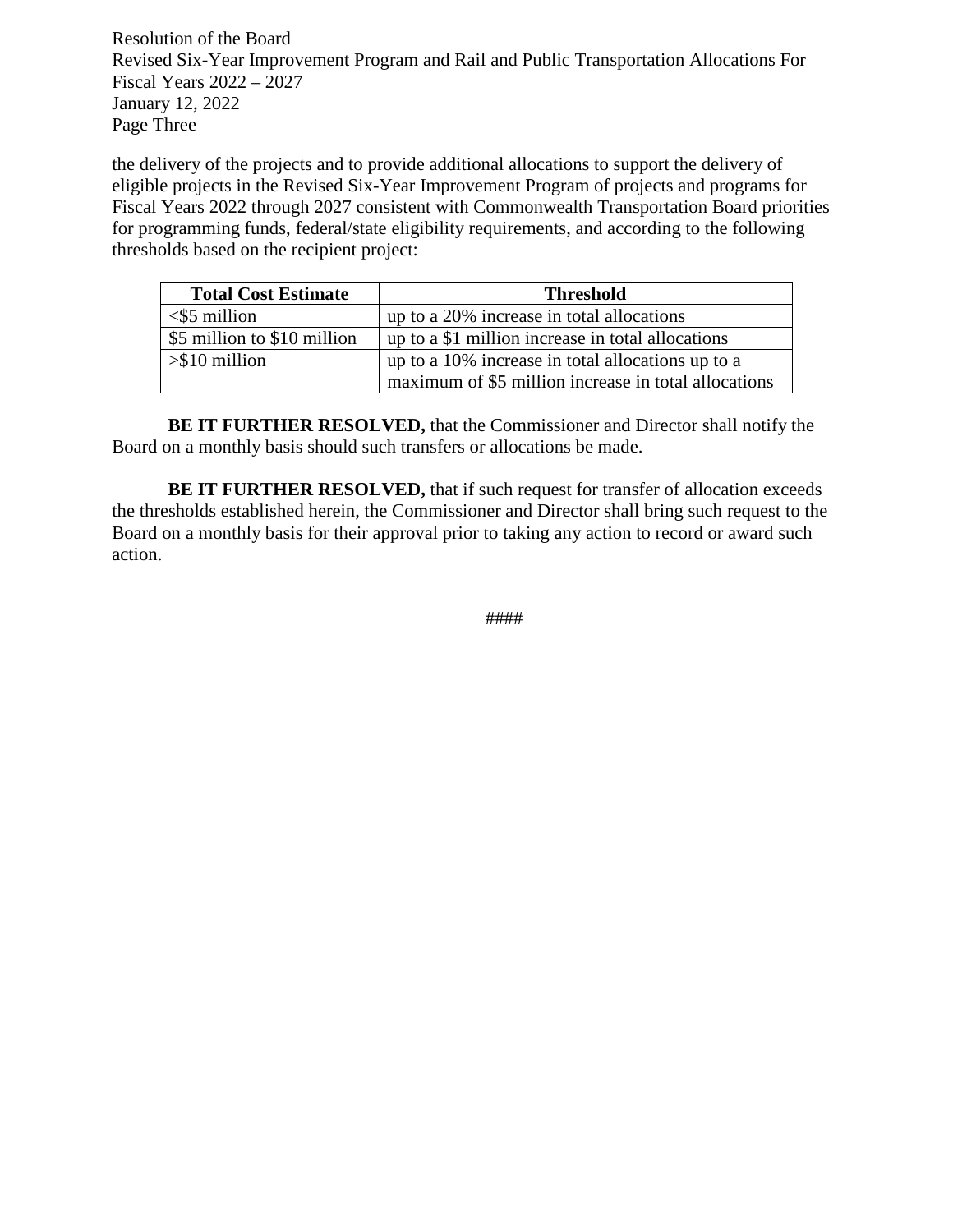#### **CTB Decision Brief**

#### **Revised Six-Year Improvement Program and Rail and Public Transportation Allocations For Fiscal Years 2022 – 2027**

**Issue:** Each year the Commonwealth Transportation Board (CTB) must adopt a Six-Year Improvement Program (Program or SYIP) and allocations for anticipated projects and programs based on the most recent official revenue forecasts and debt management policy, and other funds available as set forth in the Final Fiscal Years 2022-2027 Six-Year Improvement Program in accordance with policy or statutory formula.

The Appropriations Act authorizes the Secretary and all agencies within the Transportation Secretariat to take all actions necessary to ensure that federal transportation funds are allocated and utilized for the maximum benefit of the Commonwealth. The Board is required to administer and allocate funds in the Transportation Trust Fund based on the most recent official Commonwealth Transportation Fund revenue forecast.

#### **Facts:**

The Board adopted the Six-Year Improvement Program of projects and programs for Fiscal Years 2022 through 2027 on June 23, 2021. Since then, the update to the official revenue forecast released by the Department of Taxation on December 16, 2021 represents a significant increase in anticipated state revenues for transportation. The federal Infrastructure Investment and Jobs Act (IIJA) signed into law November 15, 2021 provides the largest long-term federal investment in infrastructure in history.

The Revised Six-Year Improvement Program for Fiscal Years 2022 through 2027 accounts for and includes allocations to existing and new programs based on the revised official revenue forecast. The increase in state and federal allocations for existing programs will be applied according to the Board's existing project selection processes in the upcoming solicitation cycle for each program. The allocations for new programs will be applied to projects following development of required guidance, plans and policies.

The increase in the Commonwealth Mass Transit Fund will be applied to FY22 capital projects as prioritized through the MERIT process and operating assistance at an amount not to exceed 35% of agency operating expenses.

The first year of funds for Bridge Rehabilitation and Replacement, as eligible under IIJA, has been programmed to projects, as presented to the Board at its December meeting, in order to facilitate work being staged for completion.

**Recommendations:** VDOT and DRPT recommend the adoption of the Revised Program and that authority be granted to the Commissioner and Director, or their designees, to make transfers of allocations programmed to projects in the approved Program to release funds no longer needed for the delivery of the projects and to provide additional allocations to support the delivery of eligible projects in the approved Program consistent with Commonwealth